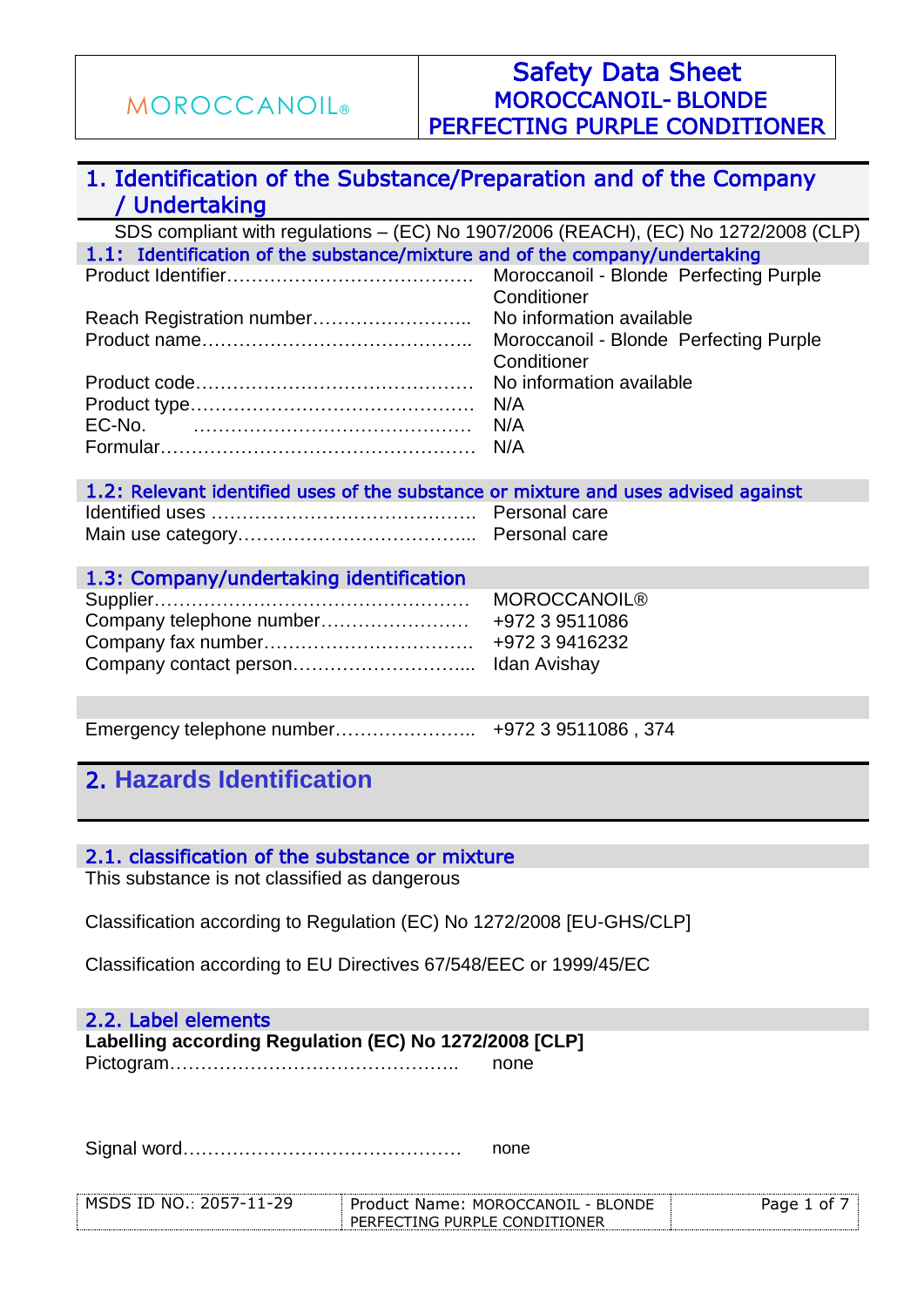### Safety Data Sheet MOROCCANOIL- BLONDE PERFECTING PURPLE CONDITIONER

Hazard statement(s)………………………………. none

Precautionary statement(s)……………………… none

Supplemental Hazard none **Statements** 

2.3. Other hazards - none

# 3. **Composition/Information on Ingredients**

| 3.1 Mixtures            |        |
|-------------------------|--------|
| <b>Synonyms</b>         | MIXTUR |
| Formula                 | N/A    |
| <b>Molecular Weight</b> | N/A    |

| <b>Dangerous Component</b>         |             | <b>Classification</b>                                                                              | concentration |
|------------------------------------|-------------|----------------------------------------------------------------------------------------------------|---------------|
| <b>CETEARYL ALCOHOL</b>            |             |                                                                                                    |               |
| CAS-No.                            | 67762-27-0  |                                                                                                    | <7%           |
| EC-No.                             | 267-008-6   |                                                                                                    |               |
| Annex I number                     | N/A         |                                                                                                    |               |
| <b>BEHENTRIMONIUM CHLORIDE</b>     |             |                                                                                                    |               |
| CAS-No.                            | 17301-53-0  | H315, H319                                                                                         | < 2%          |
| l EC-No.                           | 241-327-0   |                                                                                                    |               |
| Annex I number                     | N/A         |                                                                                                    |               |
| BIS-HYDROXY/METHOXY AMODIMETHICONE |             |                                                                                                    |               |
| CAS-No.                            | 831241-93-1 | H315, H319                                                                                         | $0.1 - 4%$    |
| l EC-No.                           | 643-042-0   |                                                                                                    |               |
| Annex I number                     | N/A         |                                                                                                    |               |
| Apricot, ext.                      |             |                                                                                                    |               |
| CAS-No.                            | 68650-44-2  | H <sub>226</sub>                                                                                   | < 2%          |
| l EC-No.                           | 272-046-1   |                                                                                                    |               |
| Annex I number                     | N/A         |                                                                                                    |               |
|                                    |             | $\Box$ and a full tard of the H. Otetrare ate around and the this Ocetical sec. Ocetical 40 $\Box$ |               |

For the full text of the H-Statements mentioned in this Section, see Section 16

## 4. **First-Aid Measures**

### 4.1 Description of first aid measures

### General advice

Consult a physician. Show this safety data sheet to the doctor in attendance.

Flush eyes with water at least 15 minutes. Get medical attention if eye irritation Eye Contact………………………………………………

| MSDS ID NO.: 2057-1 | Product Name: MOROCCANOIL - BLONDE | Pane<br>nt. |
|---------------------|------------------------------------|-------------|
|                     | PERFECTING PURPLE CONDITIONER      |             |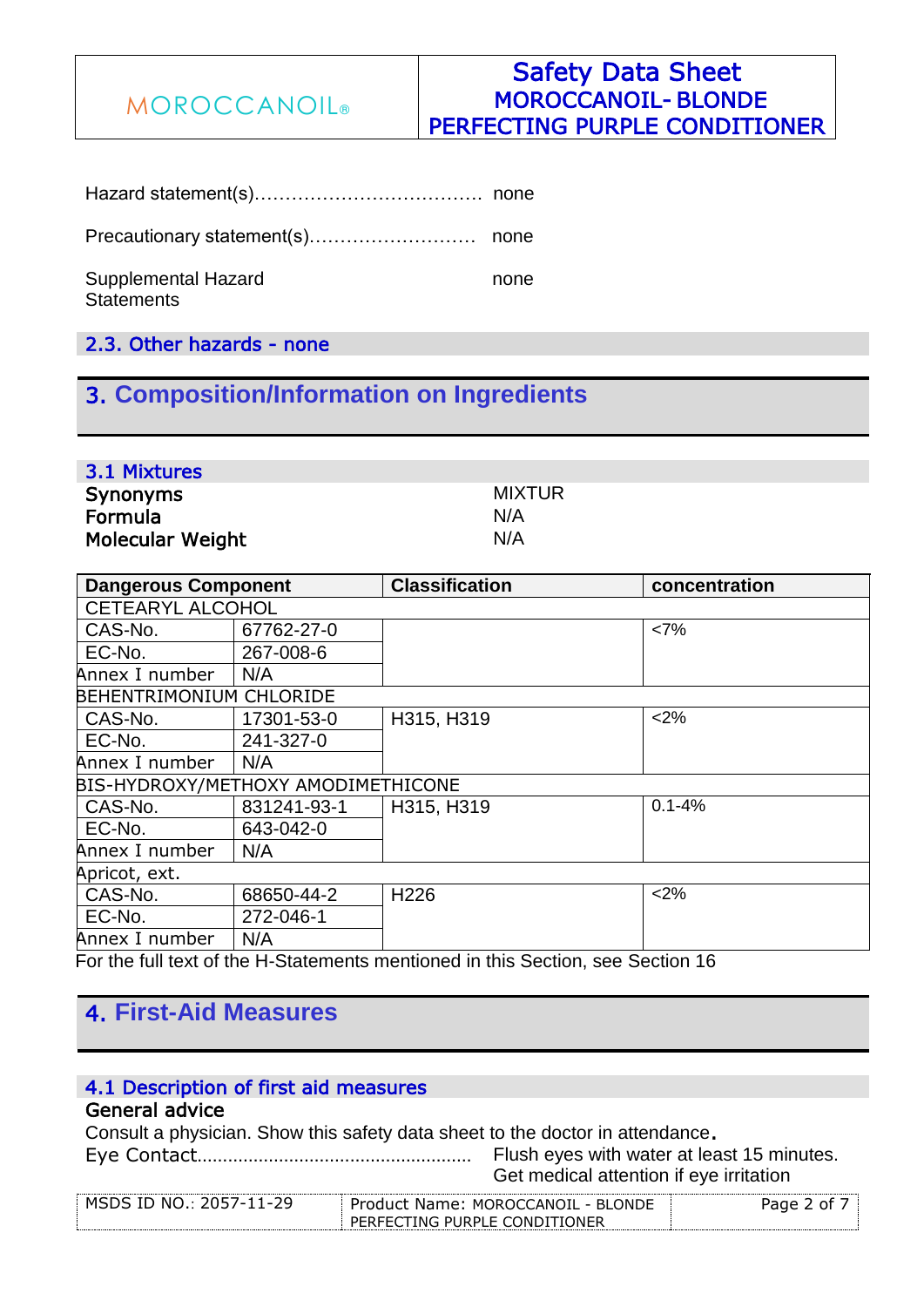| <b>MOROCCANOIL</b> ® | <b>Safety Data Sheet</b><br><b>MOROCCANOIL-BLONDE</b><br>PERFECTING PURPLE CONDITIONER                             |
|----------------------|--------------------------------------------------------------------------------------------------------------------|
|                      | develops or persists.<br>If skin problems occur, discontinue use. If<br>skin irritation persists, call a physician |
|                      | N/A<br>Clean mouth with water and afterwards<br>drink plenty of water                                              |

4.2 Most important symptoms and effects, both acute and delayed No data available

4.3 Indication of any immediate medical attention and special treatment needed No data available

5. Fire-Fighting Measures

#### 5.1 Extinguishing media

Dry chemical, CO 2, water spray or alcohol-resistant foam.

5.2 Special hazards arising from the substance or mixture No data available

5.3 Advice for firefighters As in any fire, wear self-contained breathing apparatus and full protective gear

#### 5.4 Further information

N/A

6. Accidental Release Measures

### 6.1 Personal precautions, protective equipment and emergency procedures

Use personal protective equipment.

6.2 Environmental precautions Should not be released into the environment.

#### 6.3 Methods and materials for containment and cleaning up

No information available

### 6.4 Reference to other sections

For disposal see section 13.

| MSDS ID NO.: 2057-11-29 | Product Name: MOROCCANOIL - BLONDE | 3 of i<br>Page |
|-------------------------|------------------------------------|----------------|
|                         | PERFECTING PURPLE CONDITIONER      |                |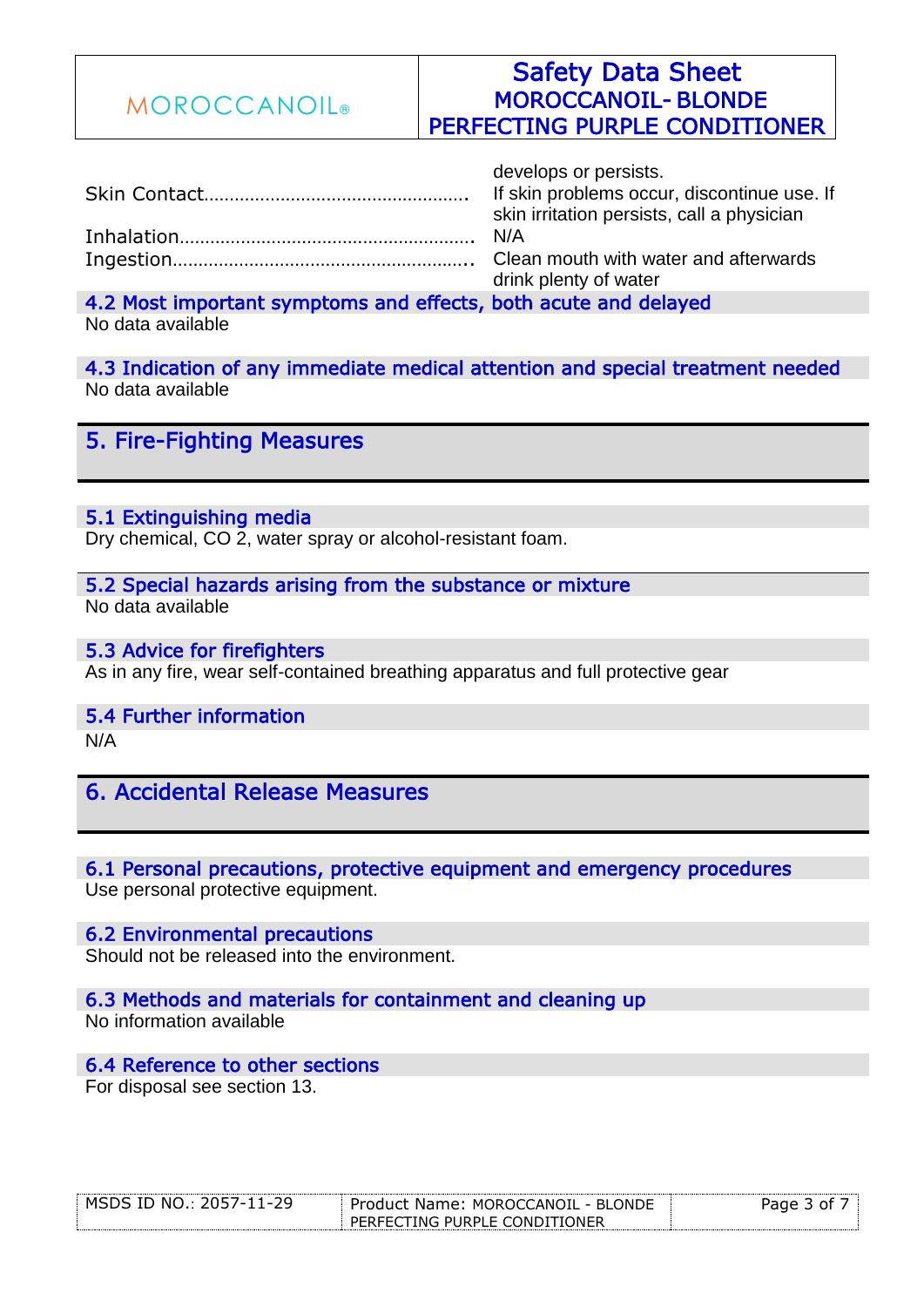### Safety Data Sheet MOROCCANOIL- BLONDE PERFECTING PURPLE CONDITIONER

# **7. Handling And Storage**

| 7.1. Handling                        |                                                                                                                                                                                                                                       |
|--------------------------------------|---------------------------------------------------------------------------------------------------------------------------------------------------------------------------------------------------------------------------------------|
|                                      | Keep container hermetically closed in a dry,<br>fresh and well airy place far from spakles or<br>flames. Observe label precautions<br>No information available                                                                        |
| 7.2. storage                         |                                                                                                                                                                                                                                       |
|                                      | No information available                                                                                                                                                                                                              |
| 7.3. special use(s) and requirements |                                                                                                                                                                                                                                       |
| Product transfer/packing requirement | While loading, unloading, tank gauging, etc.,<br>remain upwind. Request assistance of<br>safety and industrial hygiene personnel to<br>determine air concentrations. Know the<br>location of eye wash stations and safety<br>showers. |
|                                      |                                                                                                                                                                                                                                       |

## **8. Exposure Controls / Personal Protection**

### 8.1 Control parameters

Components with workplace control parameters

#### 8.2 Exposure controls

| <b>Personal Protective Equipment:</b> |                                           |
|---------------------------------------|-------------------------------------------|
| Hand, Skin and Eye protection         | No special protective equipment required. |
|                                       | No information available                  |
|                                       |                                           |

# **9. Physical And Chemical Properties**

### 9.1. general information

#### 9.2. important health, safety and environmental information a available

| Initial boiling point and boiling range | No data available |
|-----------------------------------------|-------------------|
|                                         | No data available |

| $\cap$ NO $\cdot$ 2057-1<br>$1 - 29$<br>MSDS ID | " Name: MOROCCANOIL - BLONDE<br><b>Product</b> |  |
|-------------------------------------------------|------------------------------------------------|--|
|                                                 | TING PURPLE CONDITIONER<br><b>DEDEEC</b>       |  |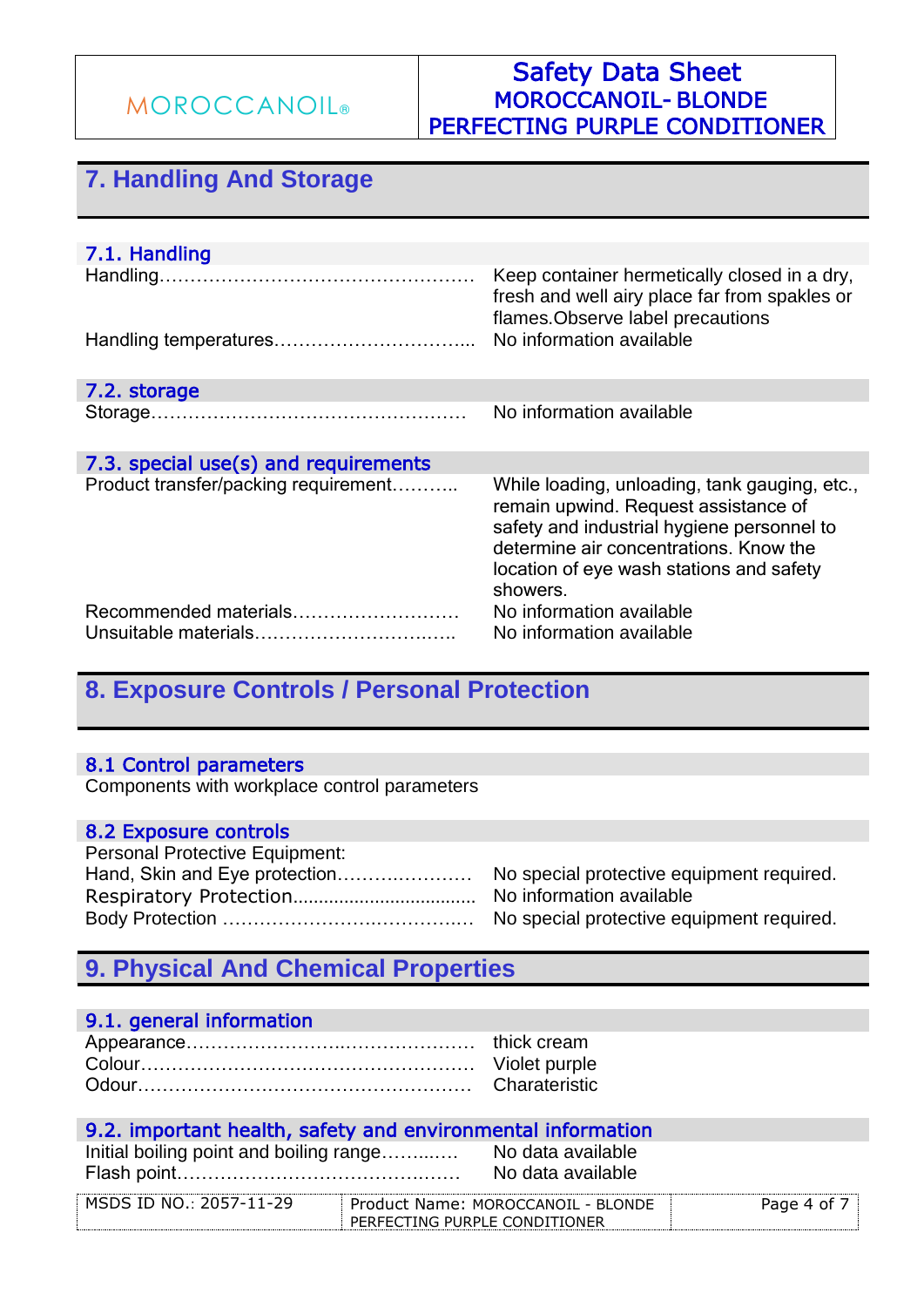### Safety Data Sheet MOROCCANOIL- BLONDE PERFECTING PURPLE CONDITIONER

| No data available             |
|-------------------------------|
| $0.97 - 1.02 \& 25^{\circ}$ C |
| No data available             |
|                               |

### **10. Stability And Reactivity** 10.1 Reactivity

No data available

#### 10.2 Chemical stability

This material is stable when handled and stored at recommended temperatures.

#### 10.3 Possibility of hazardous reactions

No data available

#### 10.4 Conditions to Avoid

Heat, flames and sparks, extremes of temperature and direct sunlight.

#### 10.5 Incompatibilities with Other Materials

No data available

# 10.6 Hazardous Decomposition Products

No data available

### 10.7 Hazardous Polymerization

Under normal conditions of storage and use, hazardous polymerization will not occur.

### **11. Toxicological Information**

| Acute toxicity - inhalation No data available                                                                                                                                                                                      | No data available<br>No data available |  |
|------------------------------------------------------------------------------------------------------------------------------------------------------------------------------------------------------------------------------------|----------------------------------------|--|
| 11.1. Effects and symptoms                                                                                                                                                                                                         |                                        |  |
| $\bullet$ , and the state of the state of the state of the state of the state of the state of the state of the state of the state of the state of the state of the state of the state of the state of the state of the state of th |                                        |  |

| Symptoms/injuries after skin contact | No known effect based on information<br>supplied. |
|--------------------------------------|---------------------------------------------------|
| Symptoms/injuries after inhalation   | No known effect based on information<br>supplied. |
| Symptoms/injuries after eye contact  | No known effect based on information<br>supplied. |
| Carcinogenicity                      | no data available                                 |

### 11.2. other information

Hazchem code…………………………………. N/A Potential health effects no monotonical available

| мς<br>NC.<br>ТГ<br>⊃י<br>$\overline{\phantom{0}}$<br>้ | - BLC.<br>- CANOIL<br>Produc'<br>MOROCO<br>ארומנ<br>Name:                            | -∩^ |
|--------------------------------------------------------|--------------------------------------------------------------------------------------|-----|
|                                                        | TIONER<br>$\mathcal{L}_1$ ing purple $\mathsf{C}\mathsf{C}$<br>דזחוחר<br>$D = D = F$ |     |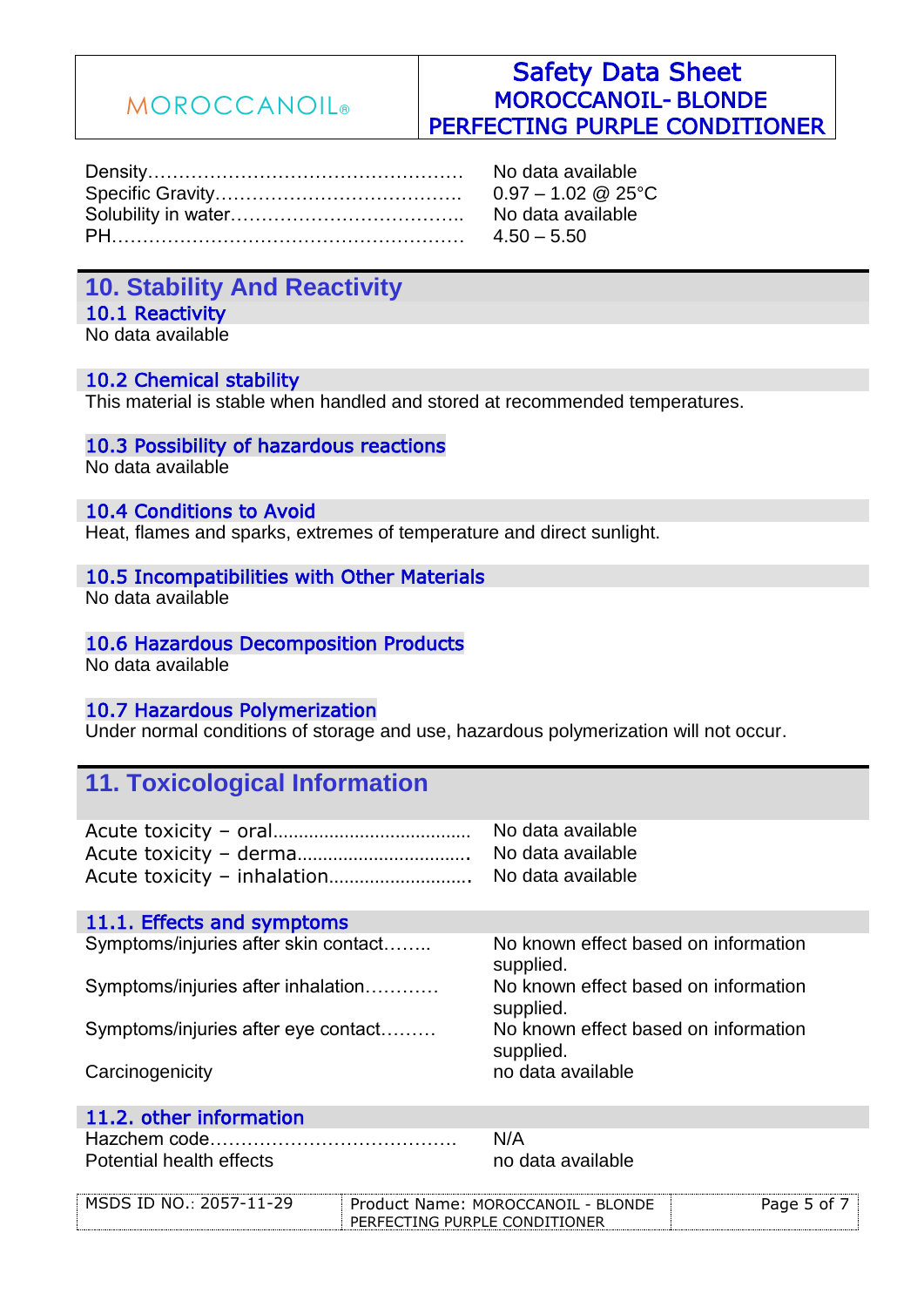# **12. Ecological Information**

12.1. Ecotoxicity………………………... No data available

- 12.2. Environmental Fate………..……… No data available
- 12.3. Physical/Chemical………………….. No data available

12.4. Bio accumulative potential....... No data available

## **13. Disposal Considerations**

| 13.1. ecological aspects |                                                                                                                                                                            |
|--------------------------|----------------------------------------------------------------------------------------------------------------------------------------------------------------------------|
|                          | It is improbable that the composition with<br>ethyl alcohol for cosmetic purpose will<br>accumulate in the environment and cause<br>problems if used in normal conditions. |

| 13.2. disposal instructions |                                                     |
|-----------------------------|-----------------------------------------------------|
|                             | Dispose of in accordance with local<br>regulations  |
|                             | Dispose of in accordance with local<br>regulations  |
| Container/package disposal  | Dispose of in accordance with local<br>regulations  |
|                             | Use Personal Protective Equipment as per<br>Para 8. |

### 13.3. EU and local legislation

ISRAELI legislation - Licensing of Businesses Regulations (Disposal of Hazardous Wastes), 1990.

EU - Directive 91/689/EEC on hazardous waste

# 14. Transport Information

DOT Classification……………………………………… Not regulated ADR………………………………………….…… Not regulated IMDG Code……………………………………… Not regulated ICAO…………………………………………….… Not regulated

| $MSDS$ ID NO.: 2057-1<br>--- | Product Name: MOROCCANOII - BLONDE | ane |
|------------------------------|------------------------------------|-----|
|                              | PERFECTING PURPLE CONDITIONER      |     |